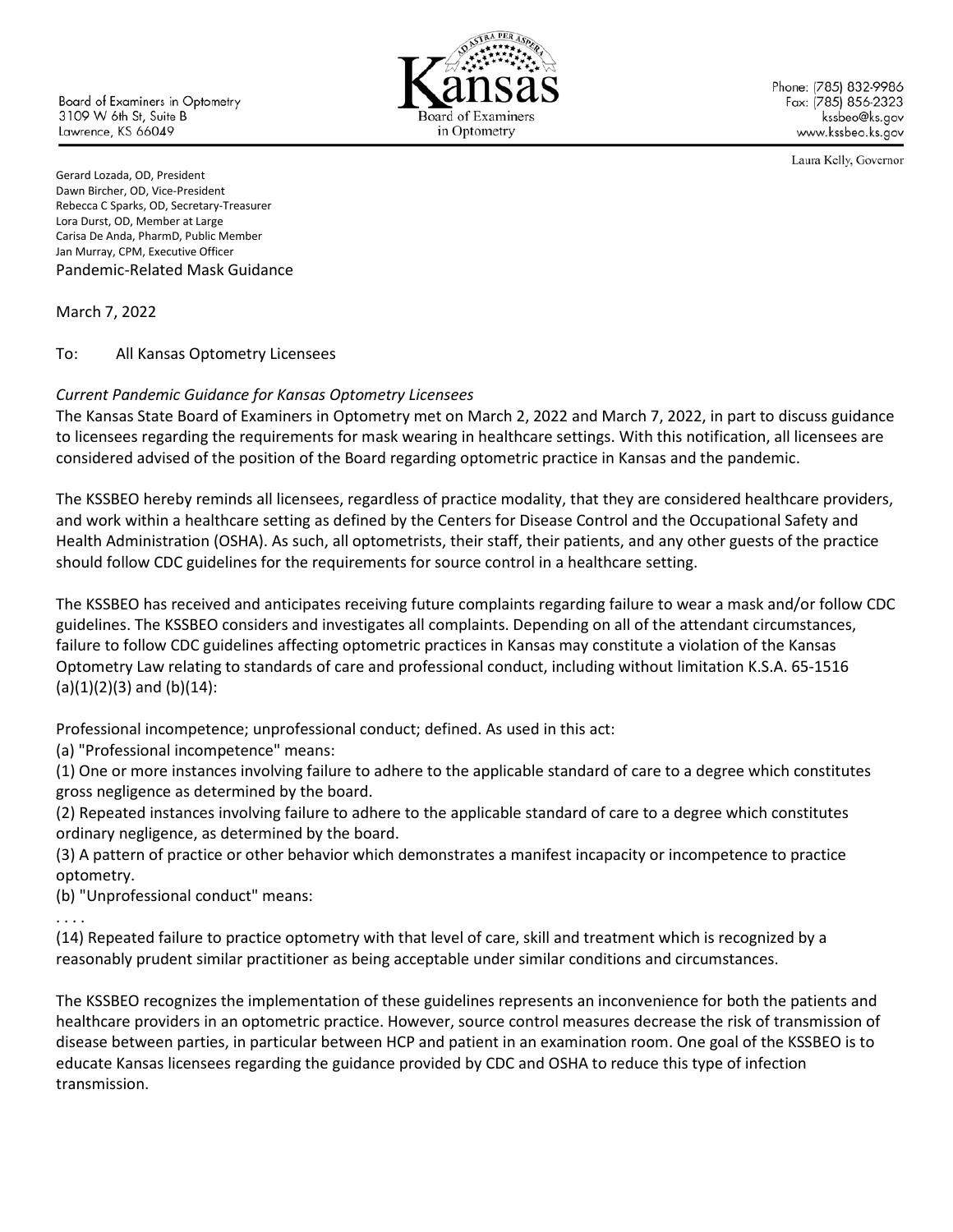As the COVID-19 pandemic is a continually evolving healthcare crisis, the KSSBEO encourages all licensees to continue to monitor local, state, and federal healthcare agencies to obtain the most current information to protect themselves, their staff and patients.

The KSSBEO will continue to issue updates to all licensees as the pandemic healthcare crisis evolves.

## *History*

In March 2020, in response to the novel coronavirus and associated COVID-19 respiratory disease, the Centers for Disease Control (CDC) issued their strongest recommendation for all persons to wear facial masks to reduce the risk of transmission of disease. The Kansas State Board of Examiners in Optometry ("KSSBEO") followed suit in April 2020, advocating all licensees continue to monitor the information provided by the CDC, state, and local health agencies to best protect themselves, their staff and patients during the pandemic.

In April 2021 the CDC issued a change in their masking recommendation to allow for fully vaccinated individuals to go about most of their normal daily activities without a facial mask. The CDC specifically exempted healthcare settings from this amended guidance.

In September 2021, the KSSBEO updated the Pandemic-Related Mask Guidance based on new information provided by the CDC and OSHA. The Board strongly encouraged all licensees to abide by the guidelines set forth by both these entities regarding optometric practice and safety of healthcare workers and patients.

On February 25, 2022, the CDC issued updated guidance regarding the wearing of facial masks in public *for nonhealthcare settings*. The CDC's most recent guidance *for non-healthcare settings* is based on local infection and hospitalization rates, determined on a community basis. The KSSBEO continues to encourage all licensees to monitor and follow the CDC's guidance for healthcare settings.

The COVID-19 Community Level is available on the CDC website, [www.cdc.gov.](http://www.cdc.gov/) In the "Low" and "Medium" Community Levels, it is deemed an acceptable risk for healthy, vaccinated members of the public to be indoors without facemasks. At the "High" Community Level, members of the public are encouraged to use facemasks, regardless of their individual health status. A person whose health is compromised is encouraged to continue to use a facemask, regardless of community level status.

## *A summary of information relevant to optometric practices follows, however all licensees should read and understand the material provided on the CDC website.*

## *Current CDC guidance for Healthcare Settings*

CDC guidance for healthcare settings and healthcare personnel (HCP) was released February 2, 2022: <https://www.cdc.gov/coronavirus/2019-ncov/hcp/infection-control-recommendations.html> The information presented applies to all US settings where healthcare is provided.

Recommended routine infection prevention and control (IPC) practices during the COVID-19 pandemic

- o Everyone HCP, staff persons, and patients are encouraged to remain up to date with all recommended COVID-19 vaccine doses.
- o Establish a process to identify and manage individuals with suspected or confirmed COVID-19 infection
	- o Post a visual alert at the entrance and other strategic locations with instructions about recommendations to reduce transmission of illness
	- o Establish a process to identify anyone entering the facility, regardless of vaccination status, who has any of the three following criteria
		- A positive viral test for SARS-CoV-2
		- Symptoms of COVID-19, or
		- Close contact with someone with SARS-CoV-2 infection or a higher-risk exposure